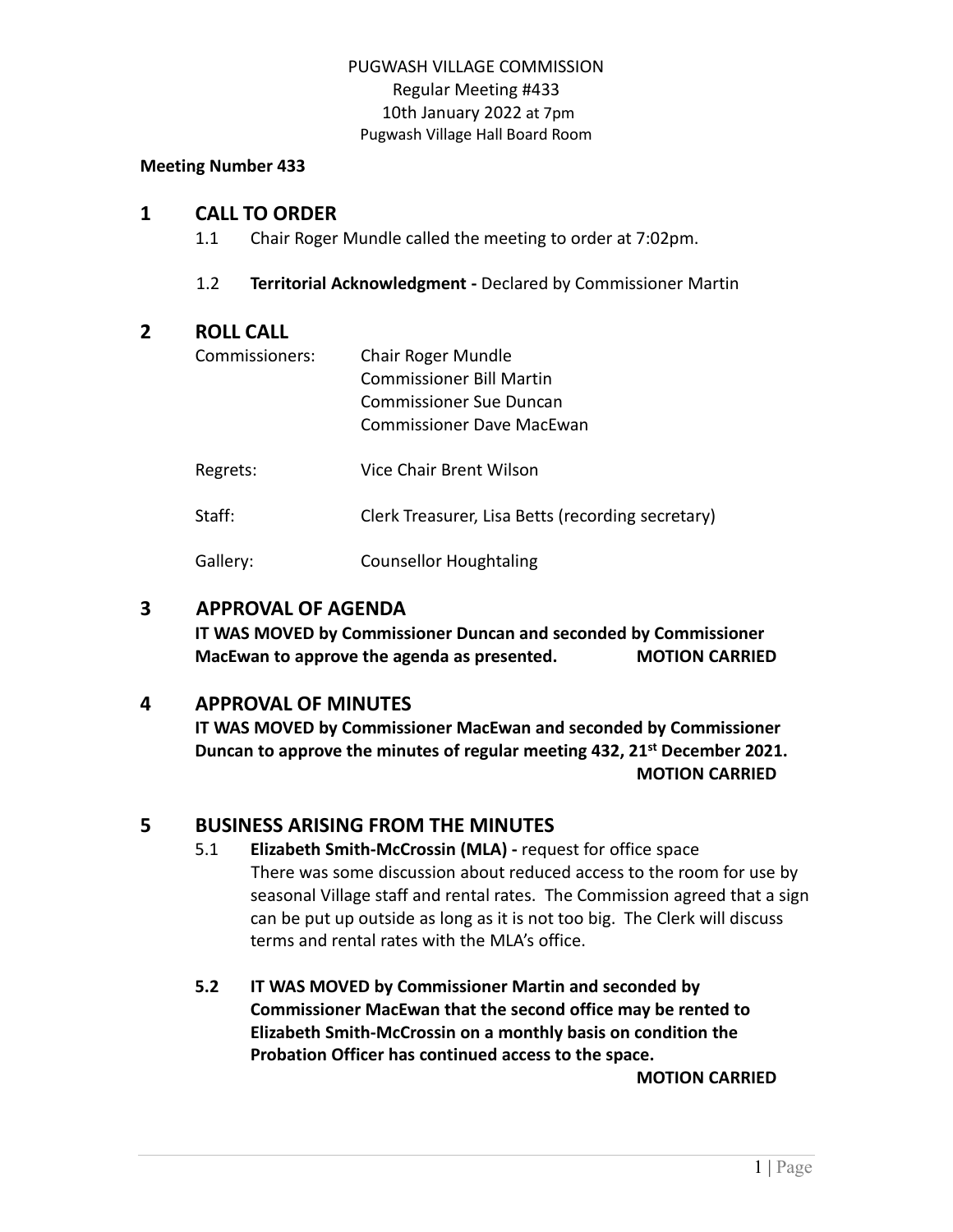## PUGWASH VILLAGE COMMISSION Regular Meeting #433 10th January 2022 at 7pm Pugwash Village Hall Board Room

# **6 ACTION LIST**

### 6.1 **Public Works Building**

The Commissioners approved the suggested new signage options presented. It was decided that the signs could go up when ready and temporarily removed when new siding or paint is applied later. The deadline for quotes for paint or siding is January 31st.

### 6.2 **Greeting cards**

The clerk suggested that the cards may be easier to promote if proceeds went to (for example) the Gathering of the Clans.

### 6.3 **Strategic Planning workshops**

NS Department of Municipal Affairs and Housing is putting all workshop bookings on hold due to the Omicron covid variant outbreak.

## 6.4 **Letters to Municipality - recreation funding, CBF (gas tax) access**

No response to either letter has been received by the Village office. Councilor Houghtaling was able to report that the recreation funding subject will be discussed within budget meetings at the Municipality.

#### 6.5 **Note:**

Unresolved Action List items will remain to be listed until completed. Action item that become an ongoing operational item (policy or MoU review) do not need to be included unless a particular subject is under discussion.

## **7 PRESENTATION**

7.1 None.

# **8 CORRESPONDENCE**

8.1 **Letter to Municipality re: unsightly and dangerous properties** No response has been received by the Village office.

## 8.2 **Letter of support re: off road vehicle access to designated public highways**

The organizations copied are pleased to have received the letter.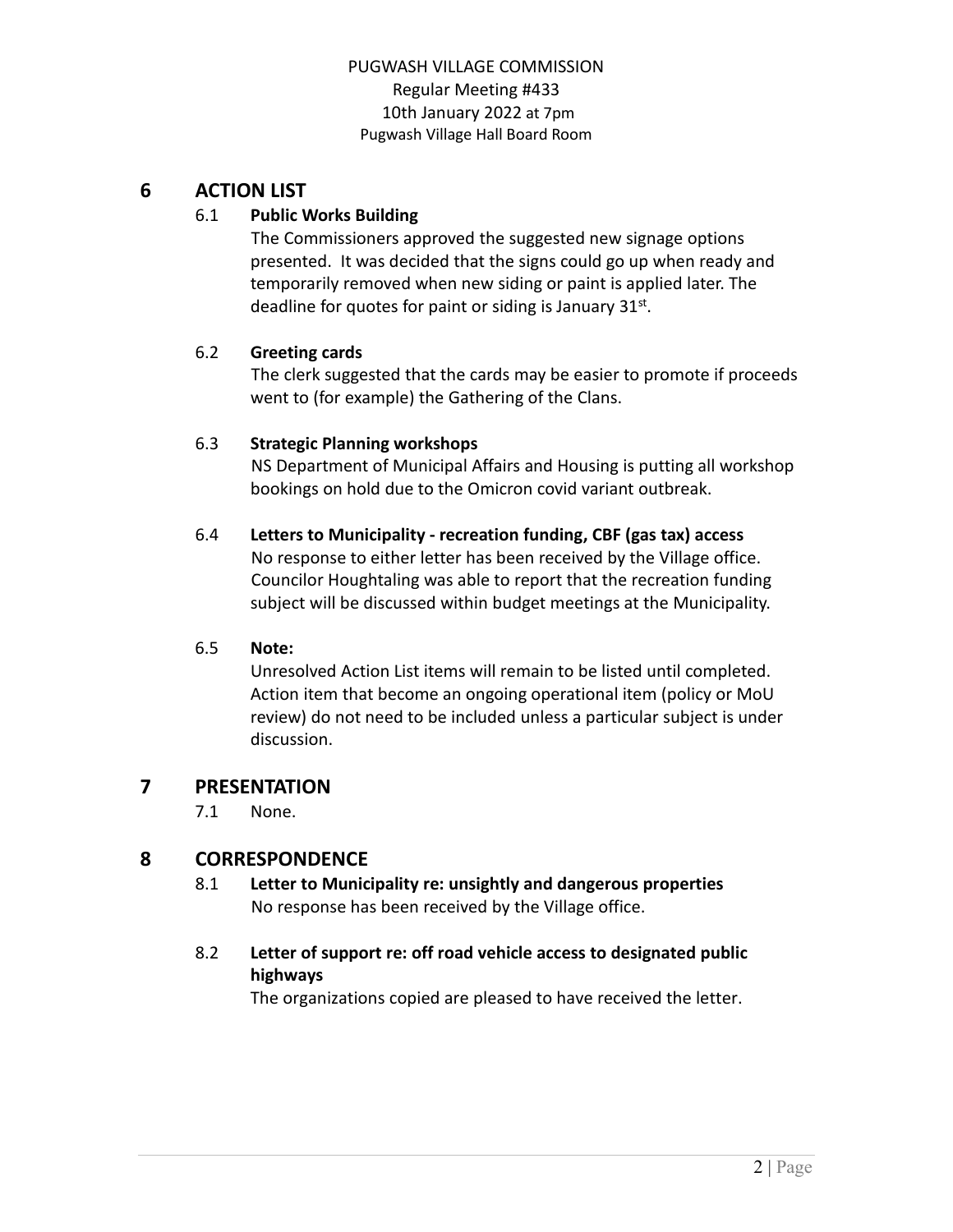## PUGWASH VILLAGE COMMISSION Regular Meeting #433 10th January 2022 at 7pm Pugwash Village Hall Board Room

8.3 **IT WAS MOVED by Commissioner Martin and seconded by Commissioner MacEwan to request in writing to NS Department Public Works to consider allowing off road vehicles access to Village services by appropriate, designated highway routes. MOTION CARRIED**

## **9 COMMITTEE REPORTS**

**9.1 Accessibility (Joint with Municipality)** No report.

### 9.2 **Association of Nova Scotia Villages** Teleconference board meeting is scheduled for January  $31<sup>st</sup>$  at 3:30pm.

9.3 **Audit Committee**

No report.

### 9.4 **Physician Recruitment and Retention**

Commissioner Martin reported a physician will be visiting the Village on the weekend. Commissioner Martin said that this news was only made known very recently. The County representative has already made these preparations, giving the local committee very little time to participate in the usual activities or tours.

9.5 **Communities in Bloom (CIB)**

No report.

9.6 **Library**

No report.

## 9.7 **Clerk Treasurer's Reports**

## 9.7.1 **Double Crested Cormorants**

After an absence of a couple of seasons, a flock of about 30 of these migratory (protected) birds have returned to Pugwash for the last two summers. During breeding season, the birds congregate near Paige Point through the day and roost on the power lines over the south end of harbour bridge at night. Their smelly, greasy guano makes a mess of the sidewalk and damages the decks of the boats moored at the yacht club nearby. The Pugwash Yacht Club membership has asked if the Village can engage Nova Scotia Power Inc. (NSPI) and look for a solution. This issue was raised with NS Department Environment in 2016 which passed it along to NSPI, with no further action seen to be taken (see minute 359.18). A direct approach was made to NSPI last